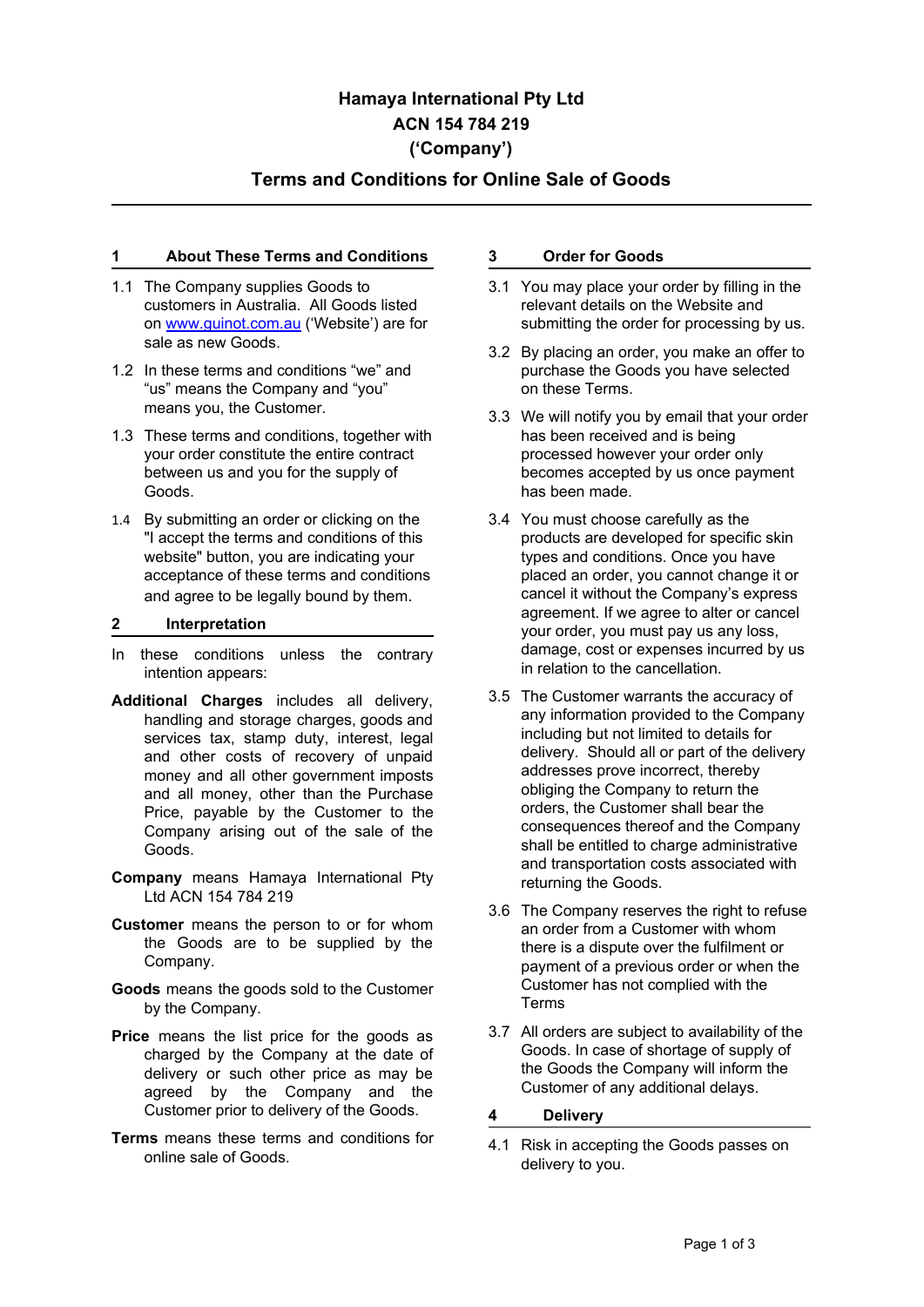- 4.2 Shipping charges will be \$15.00 for any deliveries within Australia.
- 4.3 The times quoted for delivery of the Goods on an order are estimates only and may change due to changes in supply or other circumstances beyond our control.
- 4.4 The Company accepts no liability for failure or delay in delivery of Goods. You are not relieved of any obligation to accept Goods by reason of any delay in delivery. Goods may be delivered by instalments at the discretion of the Company.
- 4.5 You must inspect the Goods on delivery and must within three (3) days of delivery notify the Company of any alleged defect, shortage in quantity, damage or failure to comply with the description or order. Upon such notification, you must provide the Company with an opportunity to inspect the Goods within a reasonable time following delivery if you believe the Goods are defective in any way.
- 4.6 To the extent permitted by law, the Company will not accept return of the Goods unless the following conditions are met:
	- (a) you have complied with the provisions of clause 4.4 and the Company determines that the Goods are defective after inspection in accordance with clause 4.4;
	- (b) the Goods are returned at your cost within 7 days of the delivery date;
	- (c) you have not incorrectly stored or used the Goods in an improper manner;
	- (d) the Goods are returned in the condition in which they were delivered and with all packaging material, brochures and instruction material in as new condition as is reasonably possible in the circumstances.

# **5 Price and Payment**

- 5.1 The Price of the Goods is shown on the Website at the item description for each Good.
- 5.2 The Price of Goods shown excludes the cost of delivery to your delivery address. The cost of deliver of the Goods to your

delivery address will be shown at the time of ordering.

- 5.3 Delivery costs are shown separately on the Website but may be recalculated based on number and type of Goods you purchase.
- 5.4 All Additional Charges are payable by you in addition to the Price of the Goods and will be displayed and added to your total order.
- 5.5 Payment is due immediately upon placement of your order.
- 5.6 Payment methods accepted by the Company only include:
	- (a) Credit card.
- 5.7 Except for Goods already the subject of a valid order, we reserve the right to change the Price of the Goods displayed on the Website at any time.
- 5.8 The Company shall retain full ownership and title of the Goods until the complete payment of the Price and Additional Charges has been received by the Company. Until they are paid for in full, the Goods shall remain in the custody of the Customer who must assume the risks thereof.
- 5.9 The implementation of clause 5.8 cannot have any effect whatsoever on the transfer of risks to the Customer which takes place upon delivery as per clause 4.1

#### **6 Warranties and Disclaimer**

- 6.1 Certain laws imply terms, conditions and warranties ("Prescribed Terms") into contracts for the supply of goods and prohibit the exclusion, restriction or modification of such terms, conditions and warranties. The liability of the Company in respect of a breach of a Prescribed Term or any warranty made under these Terms and conditions is limited, to the extent permissible by law and at the option of the Company, to the:
	- (a) replacement of the Goods;
	- (b) payment of the cost of replacing the Goods; or
	- (c) refund of the Price paid by you.
- 6.2 To the extent permitted by law, all other warranties whether implied or otherwise, not set out in these Terms or in specific